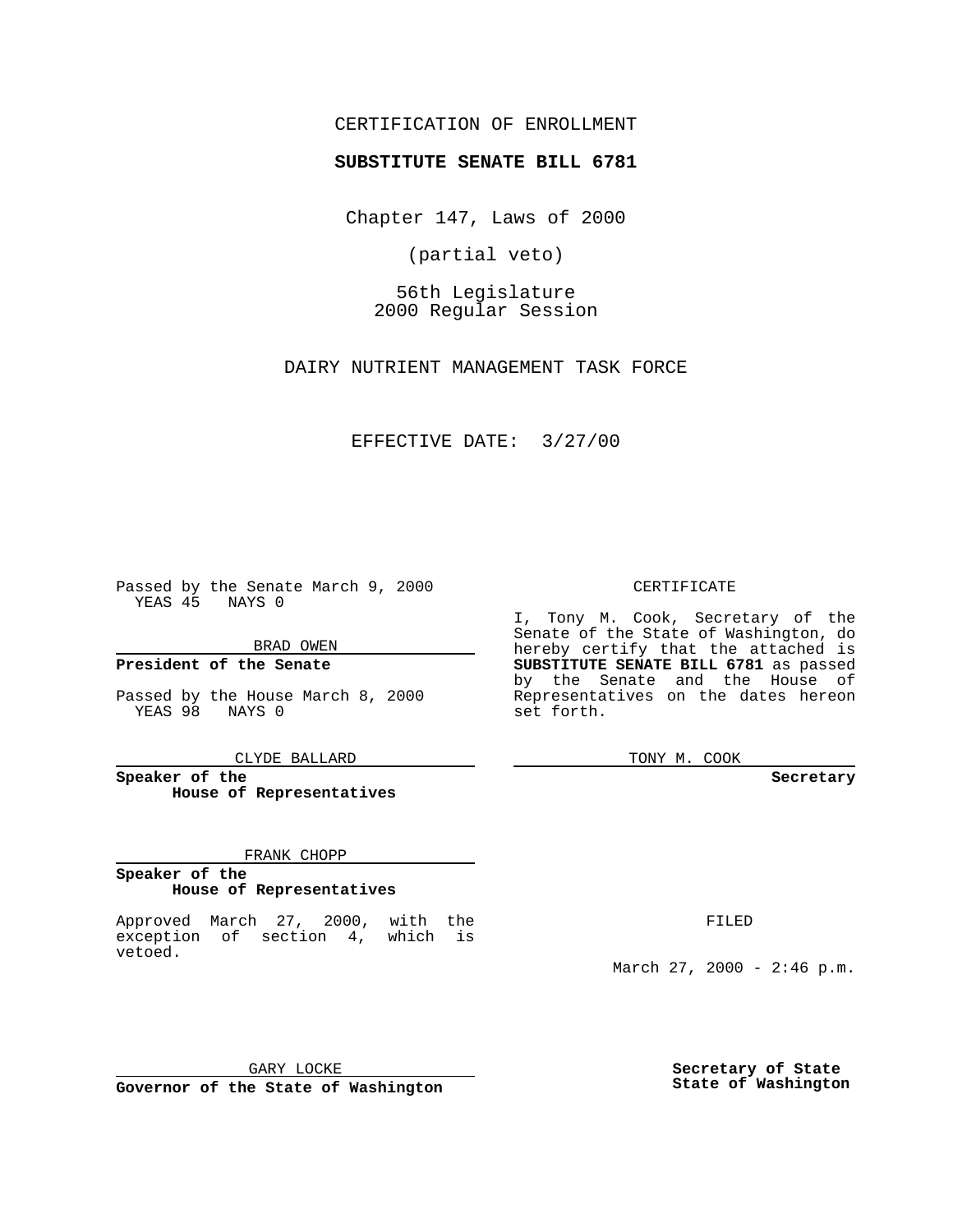## **SUBSTITUTE SENATE BILL 6781** \_\_\_\_\_\_\_\_\_\_\_\_\_\_\_\_\_\_\_\_\_\_\_\_\_\_\_\_\_\_\_\_\_\_\_\_\_\_\_\_\_\_\_\_\_\_\_

\_\_\_\_\_\_\_\_\_\_\_\_\_\_\_\_\_\_\_\_\_\_\_\_\_\_\_\_\_\_\_\_\_\_\_\_\_\_\_\_\_\_\_\_\_\_\_

### AS AMENDED BY THE HOUSE

Passed Legislature - 2000 Regular Session

#### **State of Washington 56th Legislature 2000 Regular Session**

**By** Senate Committee on Agriculture & Rural Economic Development (originally sponsored by Senators Rasmussen and Morton)

Read first time 02/03/2000.

1 AN ACT Relating to dairy nutrients; adding new sections to chapter 2 90.64 RCW; creating new sections; providing expiration dates; and 3 declaring an emergency.

4 BE IT ENACTED BY THE LEGISLATURE OF THE STATE OF WASHINGTON:

5 NEW SECTION. **Sec. 1.** A new section is added to chapter 90.64 RCW 6 to read as follows:

7 (1) A dairy nutrient management task force is created that shall be 8 comprised of no more than fifteen members, who are appointed as 9 follows:

10 (a) Two members of the house of representatives, one from each 11 major caucus, appointed by the co-speakers of the house of 12 representatives;

13 (b) Two members of the senate, one from each major caucus, 14 appointed by the president of the senate;

15 (c) A representative of the department of ecology, appointed by the 16 director of ecology;

17 (d) A representative of the state conservation commission, 18 appointed by its executive secretary;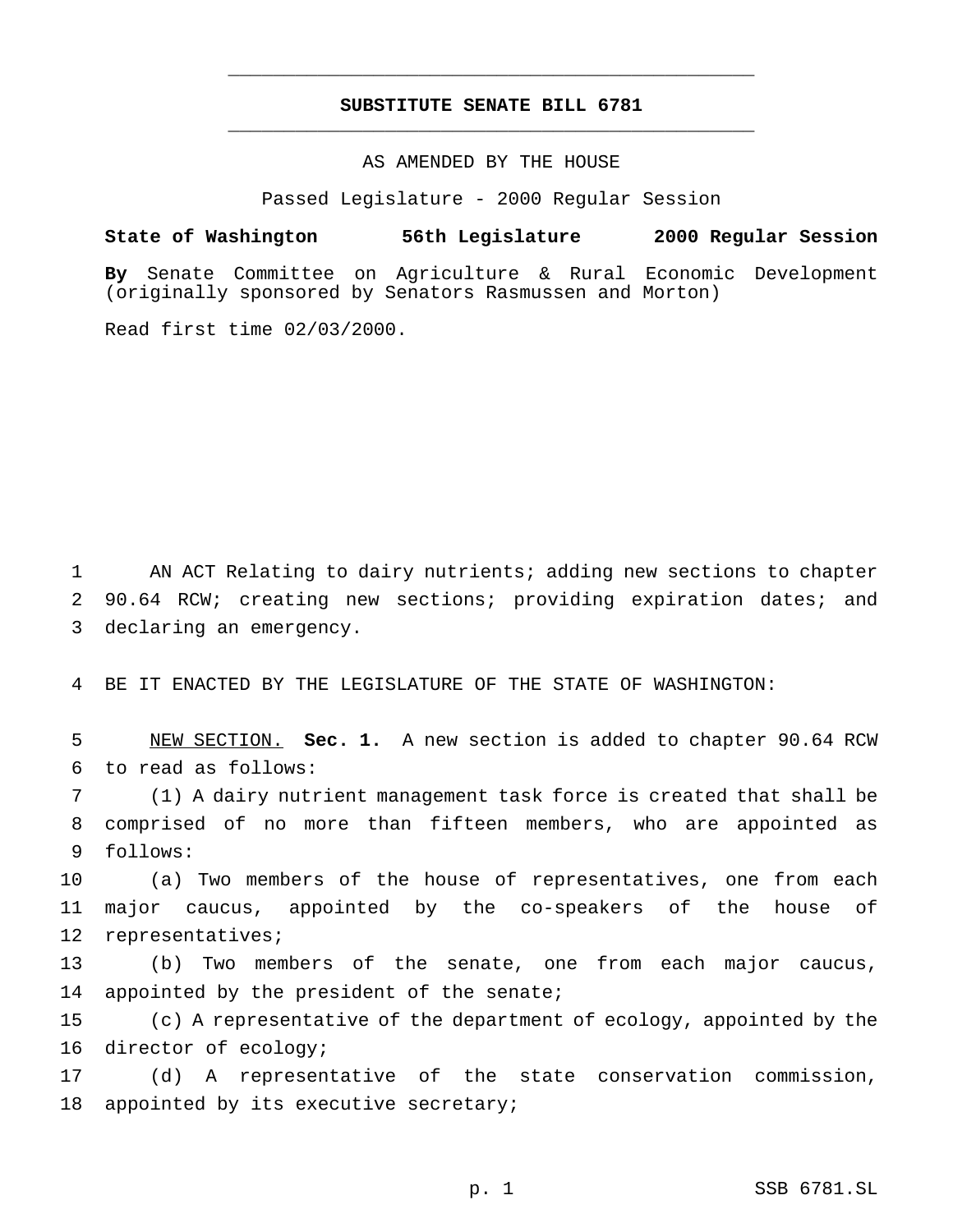(e) A representative of local conservation districts, appointed by the president of a state-wide association of conservation districts;

 (f) A representative of local health departments, appointed by the Washington state association of local public health officials;

 (g) A representative of commercial shellfish growers, appointed by a state-wide organization representing oyster growers;

 (h) Four representatives of the dairy industry, appointed by a 8 state-wide organization representing the dairy industry in the state;

 (i) A representative of an environmental interest organization with familiarity and expertise in water quality issues, appointed by a state-wide organization representing environmental interests;

 (j) A representative of the United States environmental protection agency, appointed by the regional director of the agency if the agency 14 chooses to be represented on the task force; and

 (k) A representative of the United States natural resources conservation service, appointed by the state conservationist of that agency for this state, if the agency chooses to be represented on the task force.

 (2) The task force shall convene as soon as possible upon appointment of its members. The task force shall elect a chair and adopt rules for conducting the business of the task force. Staff support for the task force shall be provided by the Washington state conservation commission.

(3) This section expires June 30, 2004.

 NEW SECTION. **Sec. 2.** A new section is added to chapter 90.64 RCW to read as follows:

 (1) By December 31, 2000, the task force shall recommend to the department and to the legislature:

 (a) Clarification of key terms and phrases such as, but not limited to, "potential to pollute," that are used in the administration of this 31 chapter and other statutes on water quality;

 (b) How frequently dairy nutrient management plans should be updated, considering the evolution of technical standards developed by the natural resources conservation service;

 (c) Considering the report under section 3 of this act, the disposition of penalties collected from dairy producers under chapter 90.48 RCW;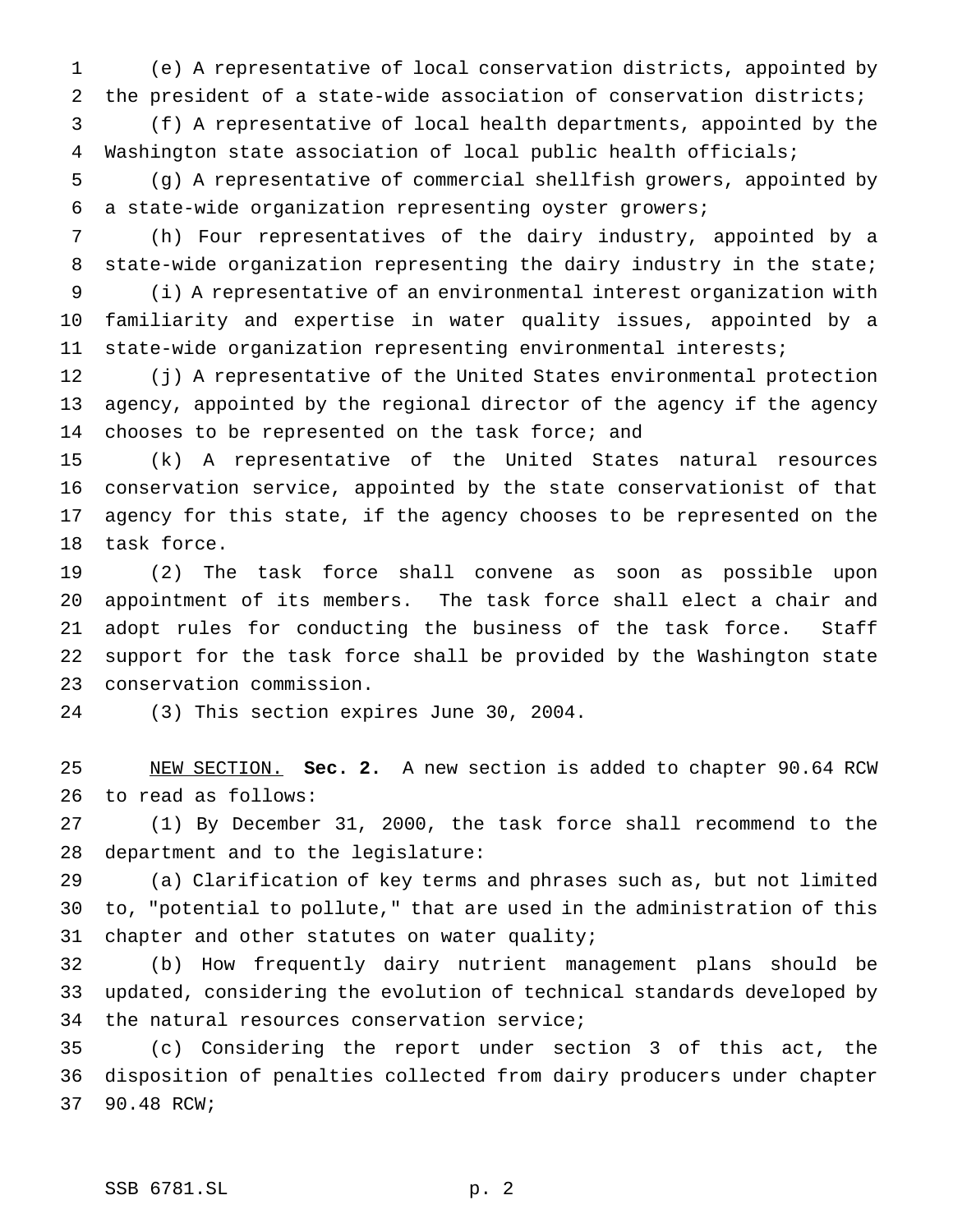(d) Considering the report under section 4 of this act, recommended sources of funding to meet the needs identified in the report;

 (e) The extent to which engineering expertise is required to implement the provisions of this chapter;

 (f) How to address responsibility for contamination originating from neighboring farms; and

 (g) Clarification of the duties of the department as they pertain to initial inspections of dairy farms.

 (2) The task force shall make recommendations to the department and to the legislature on any other issues, and at such times, as the task force deems important to the successful implementation of this chapter. (3) This section expires June 30, 2004.

 NEW SECTION. **Sec. 3.** (1) By September 1, 2000, the department of ecology shall report to the dairy nutrient management task force on the penalties assessed on dairy producers for violations of chapters 90.48 and 90.64 RCW since January 1, 1998. The report shall indicate the amount of money from these penalties that was deposited into the coastal protection fund created under RCW 90.48.390 and the amount deposited into the dairy waste management account created under RCW 90.64.150. The report shall also indicate the purposes for which moneys reported under this section were expended.

(2) This section expires December 31, 2000.

23 \*NEW SECTION. Sec. 4. (1) By September 1, 2000, the office of financial management shall make recommendations to the dairy nutrient management task force on how to provide adequate funding for the dairy nutrient management program. The recommendations shall include an identification of need, if any, for additional funding for each of the following purposes:

 (a) To perform functions required by conservation districts and the state conservation commission;

 (b) To provide technical assistance for development of dairy 32 nutrient management plans; and

 (c) For cost-share moneys for implementation of the plans based on fifty percent of the eligible costs to be derived from public sources. 35 The recommendations shall be for the amount of funding for these purposes that is required each fiscal year through June 30, 2004, in order to meet the deadlines established in chapter 90.64 RCW.